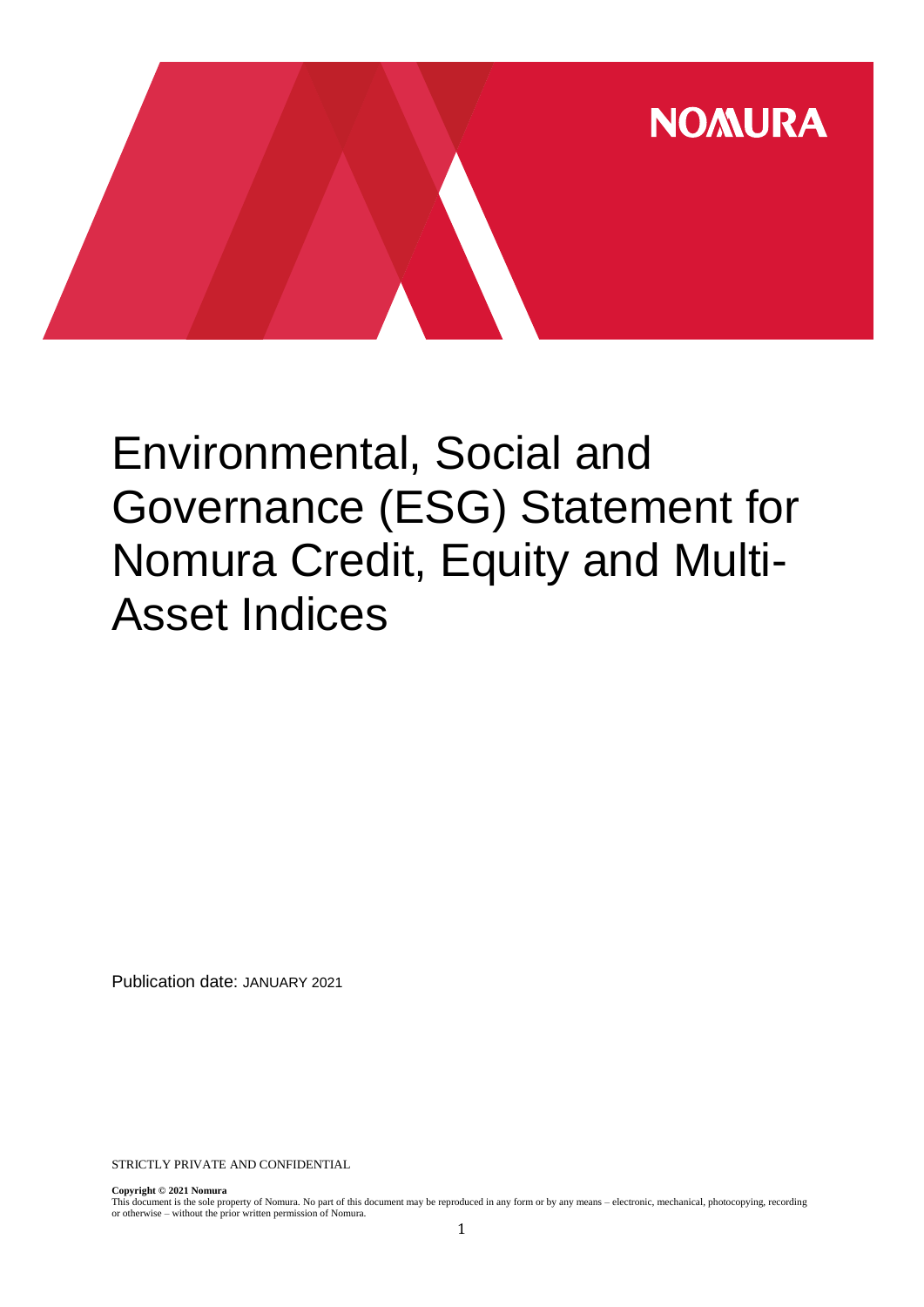**Nomura International plc – Environmental, Social and Governance (ESG) Statement explanation of how ESG factors are reflected in the key elements of the benchmark methodology for Multi-Asset Indices (which are comprised of Credit Indices and/or Equity Indices), Credit Indices and Equity Indices.**

#### **1. Introduction**

-

In order to ensure compliance with the requirements of UK BMR $<sup>1</sup>$ , Nomura International plc</sup> ("**Nomura**") has published this ESG Statement in respect of:

- a) The proprietary indices which Nomura administers and considers to be a "Benchmark" (those indices that are defined as a "benchmark" in the UK BMR); and
- b) Any other proprietary indices which are administered by Nomura pursuant to the UK BMR but do not fall within the definition of "benchmark" in the UK BMR, which Nomura has nevertheless decided shall be administered in accordance with the provisions thereof.

In respect of proprietary indices referred to in (b) above, to the extent these fall outside the remit of the UK BMR, whilst Nomura may treat such indices as benchmarks for the purposes of the UK BMR, it shall not be obliged to do so.

In respect of proprietary indices referred to in (a) and (b) above, this ESG Statement shall apply where such proprietary indices are Credit Indices, Equity Indices or Multi-Asset Indices (which are comprised of Credit Indices and/or Equity Indices).

A list of the indices within each benchmark family is available via Nomura's website: [https://www.nomuranow.com/portal/site/nnextranet/en/global-markets/structured-derivatives/quant](https://www.nomuranow.com/portal/site/nnextranet/en/global-markets/structured-derivatives/quant-investment-strategies.shtml)[investment-strategies.shtml.](https://www.nomuranow.com/portal/site/nnextranet/en/global-markets/structured-derivatives/quant-investment-strategies.shtml)

<sup>&</sup>lt;sup>1</sup> UK BMR means the United Kingdom Benchmark Regulation which comprises Regulation (EU) 2016/1011 ("**EBR**") as amended by Regulation (EU) 2019/2089 as regards EU Climate Transition Benchmarks, EU Paris-aligned Benchmarks and sustainability-related disclosures for benchmarks insofar as they are applicable in the United Kingdom by virtue of the European Union (Withdrawal) Act 2018 and other United Kingdom legislation which implements and amends retained European Union law in the United Kingdom including, but without limitation, the Benchmarks (Amendment and Transitional Provision) (EU Exit) Regulations 2019, SI 2019/657.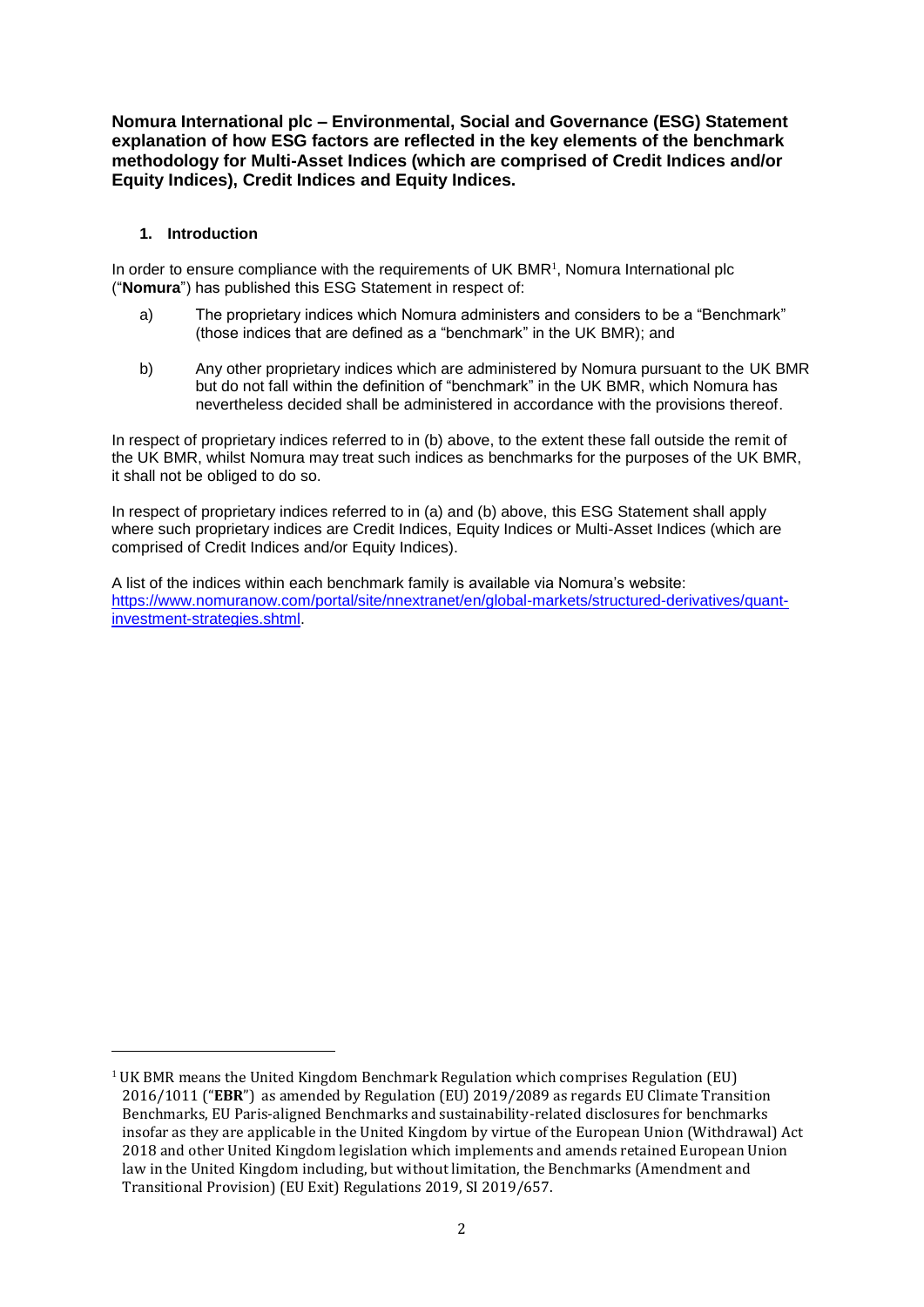#### **2. Nomura Multi-Asset Indices (which are comprised of Credit Indices and/or Equity Indices)**

| <b>EXPLANATION OF HOW ESG FACTORS ARE REFLECTED IN THE KEY ELEMENTS OF THE</b><br><b>BENCHMARK METHODOLOGY</b>                                                                                                                                                                                                                                                       |                                                                                                                                                                                                                                                                                                                    |  |
|----------------------------------------------------------------------------------------------------------------------------------------------------------------------------------------------------------------------------------------------------------------------------------------------------------------------------------------------------------------------|--------------------------------------------------------------------------------------------------------------------------------------------------------------------------------------------------------------------------------------------------------------------------------------------------------------------|--|
| <b>Item 1.</b> Name of the benchmark administrator                                                                                                                                                                                                                                                                                                                   | Nomura International plc                                                                                                                                                                                                                                                                                           |  |
| Item 2. Type of benchmark or family of benchmarks                                                                                                                                                                                                                                                                                                                    | The benchmark family which is comprised of Nomura's<br>multi-asset indices, which provide exposure to interest<br>rates, equities, foreign exchange, commodities and<br>credit markets worldwide by taking positions in global<br>interest rate, equities foreign exchange, commodities<br>and credit instruments. |  |
| Item 3. Name of the benchmark or family of<br>benchmarks                                                                                                                                                                                                                                                                                                             | Nomura's Multi-Asset Indices                                                                                                                                                                                                                                                                                       |  |
| Item 4. Does the methodology for the benchmark or<br>family of benchmarks take into account ESG factors?                                                                                                                                                                                                                                                             | $\Box$ Yes<br>⊠ No                                                                                                                                                                                                                                                                                                 |  |
| Item 5. Where the response to Item 4 is positive, please list below, for each family of benchmarks, those ESG<br>factors that are taken into account in the benchmark methodology, taking into account the ESG factors listed in<br>Annex II of Commission Delegated Regulation (EU) 2020/1816 <sup>2</sup> depending on the relevant underlying asset<br>concerned. |                                                                                                                                                                                                                                                                                                                    |  |
| Please explain how those ESG factors are used for the selection, weighting or exclusion of underlying assets.                                                                                                                                                                                                                                                        |                                                                                                                                                                                                                                                                                                                    |  |
| The ESG factors shall be disclosed at an aggregated weighted average value at the level of the family of<br>benchmarks.                                                                                                                                                                                                                                              |                                                                                                                                                                                                                                                                                                                    |  |
| a) List of environmental factors considered:                                                                                                                                                                                                                                                                                                                         | Selection, weighting or exclusion:                                                                                                                                                                                                                                                                                 |  |
| b) List of social factors considered:                                                                                                                                                                                                                                                                                                                                | Selection, weighting or exclusion:                                                                                                                                                                                                                                                                                 |  |
| c) List of governance factors considered:                                                                                                                                                                                                                                                                                                                            | Selection, weighting or exclusion:                                                                                                                                                                                                                                                                                 |  |
| Item 6. Where the response to Item 4 is positive, please list below, for each benchmark, those ESG factors that<br>are taken into account in the benchmark methodology, taking into account the ESG factors listed in Annex II of<br>Commission Delegated Regulation (EU) 2020/1816 <sup>3</sup> depending on the relevant underlying asset concerned.               |                                                                                                                                                                                                                                                                                                                    |  |

<u>.</u>

<sup>&</sup>lt;sup>2</sup> As supplementing EBR

 $^3$  As supplementing EBR  $\,$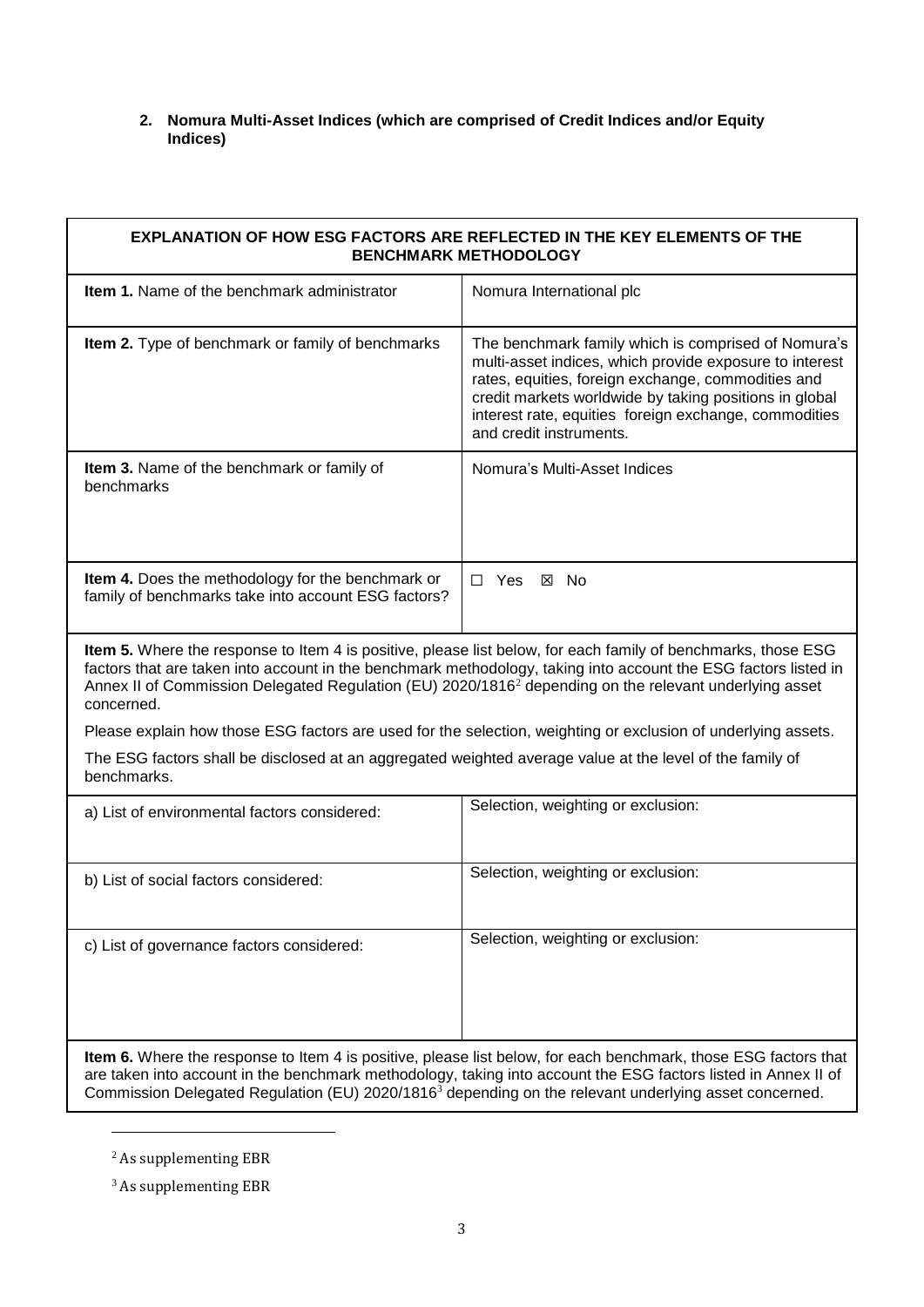Please explain how those ESG factors are used for the selection, weighting or exclusion of underlying assets.

The ESG factors shall not be disclosed for each constituent of the benchmark, but shall be disclosed at an aggregated weighted average value of the benchmark.

Alternatively, all of this information may be provided in the form of a hyperlink to a website of the benchmark administrator included in this explanation. The information on the website shall be easily available and accessible. Benchmark administrators shall ensure that information published on their website remains available for five years.

| a) List of environmental factors considered:                                  | Selection, weighting or exclusion: |
|-------------------------------------------------------------------------------|------------------------------------|
| b) List of social factors considered:                                         | Selection, weighting or exclusion: |
| c) List of governance factors considered:                                     | Selection, weighting or exclusion: |
| Item 7. Data and standards used                                               |                                    |
| a) Data input                                                                 |                                    |
| b) Verification of data and guaranteeing the quality of<br>those data.        |                                    |
| c). Reference standards                                                       |                                    |
| Date on which information has been last updated<br>and reason for the update: | January 2021                       |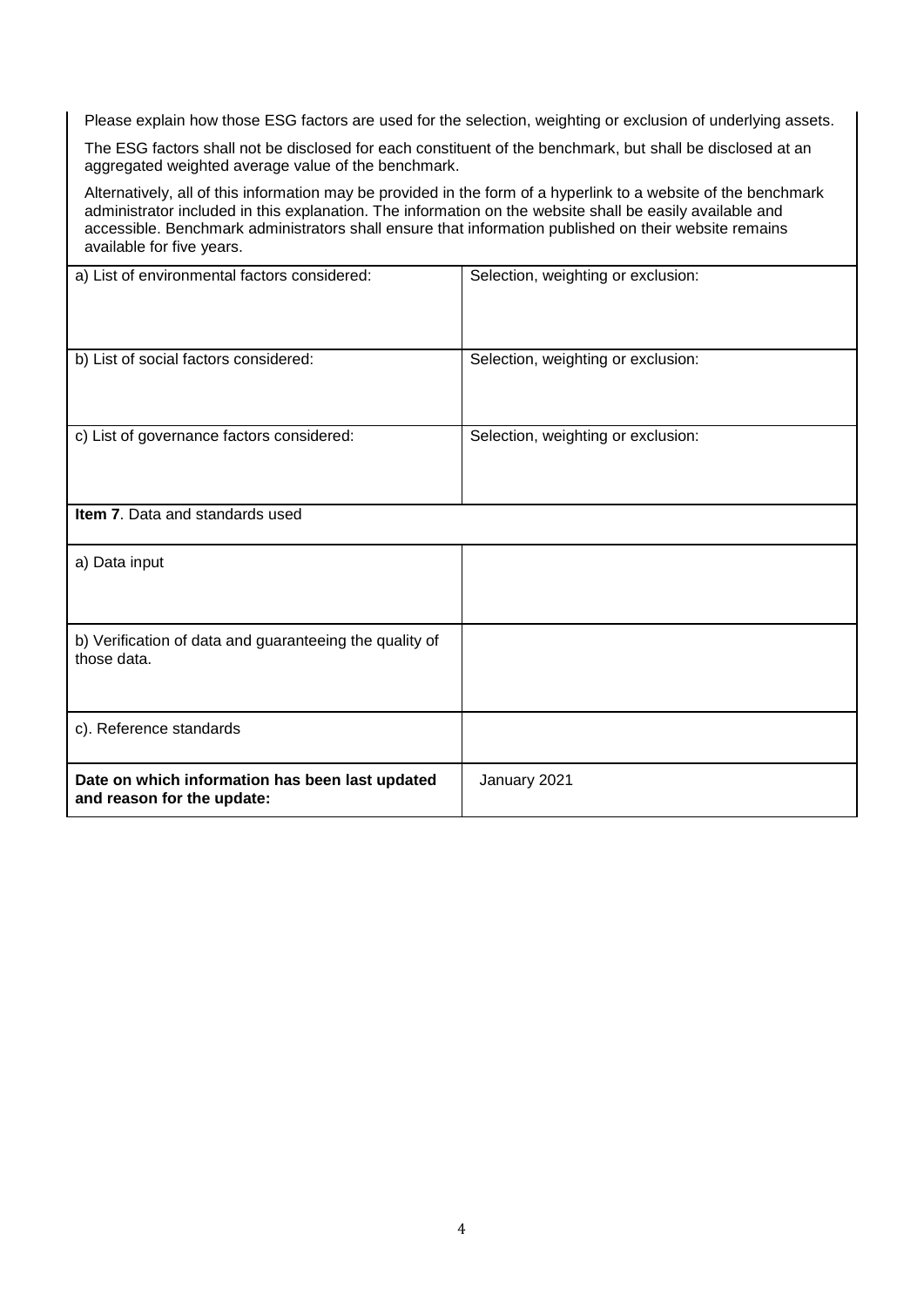## 3. **Nomura Equity Indices**

| <b>EXPLANATION OF HOW ESG FACTORS ARE REFLECTED IN THE KEY ELEMENTS OF THE</b><br><b>BENCHMARK METHODOLOGY</b>                                                                                                                                                                                                                                                                                                                                                                        |                                                                                                                                                                                       |  |
|---------------------------------------------------------------------------------------------------------------------------------------------------------------------------------------------------------------------------------------------------------------------------------------------------------------------------------------------------------------------------------------------------------------------------------------------------------------------------------------|---------------------------------------------------------------------------------------------------------------------------------------------------------------------------------------|--|
| <b>Item 1.</b> Name of the benchmark administrator                                                                                                                                                                                                                                                                                                                                                                                                                                    | Nomura International plc                                                                                                                                                              |  |
| Item 2. Type of benchmark or family of benchmarks                                                                                                                                                                                                                                                                                                                                                                                                                                     | The benchmark family which is comprised of Nomura's<br>equity indices, which provide exposure to equities<br>markets worldwide by taking positions in global equities<br>instruments. |  |
| Item 3. Name of the benchmark or family of<br>benchmarks                                                                                                                                                                                                                                                                                                                                                                                                                              | Nomura's Equity Indices                                                                                                                                                               |  |
| Item 4. Does the methodology for the benchmark or<br>family of benchmarks take into account ESG factors?                                                                                                                                                                                                                                                                                                                                                                              | $\Box$ Yes<br>⊠ No                                                                                                                                                                    |  |
| Item 5. Where the response to Item 4 is positive, please list below, for each family of benchmarks, those ESG<br>factors that are taken into account in the benchmark methodology, taking into account the ESG factors listed in<br>Annex II of Commission Delegated Regulation (EU) 2020/1816 <sup>4</sup> depending on the relevant underlying asset<br>concerned.<br>Please explain how those ESG factors are used for the selection, weighting or exclusion of underlying assets. |                                                                                                                                                                                       |  |
| The ESG factors shall be disclosed at an aggregated weighted average value at the level of the family of<br>benchmarks.                                                                                                                                                                                                                                                                                                                                                               |                                                                                                                                                                                       |  |
| a) List of environmental factors considered:                                                                                                                                                                                                                                                                                                                                                                                                                                          | Selection, weighting or exclusion:                                                                                                                                                    |  |
| b) List of social factors considered:                                                                                                                                                                                                                                                                                                                                                                                                                                                 | Selection, weighting or exclusion:                                                                                                                                                    |  |
| c) List of governance factors considered:                                                                                                                                                                                                                                                                                                                                                                                                                                             | Selection, weighting or exclusion:                                                                                                                                                    |  |
| Item 6. Where the response to Item 4 is positive, please list below, for each benchmark, those ESG factors that<br>are taken into account in the benchmark methodology, taking into account the ESG factors listed in Annex II of<br>Commission Delegated Regulation (EU) 2020/1816 <sup>5</sup> depending on the relevant underlying asset concerned.                                                                                                                                |                                                                                                                                                                                       |  |
| Please explain how those ESG factors are used for the selection, weighting or exclusion of underlying assets.                                                                                                                                                                                                                                                                                                                                                                         |                                                                                                                                                                                       |  |
| The ESG factors shall not be disclosed for each constituent of the benchmark, but shall be disclosed at an                                                                                                                                                                                                                                                                                                                                                                            |                                                                                                                                                                                       |  |

<u>.</u>

 $^4$  As supplementing EBR  $\,$ 

 $^{\rm 5}$  As supplementing EBR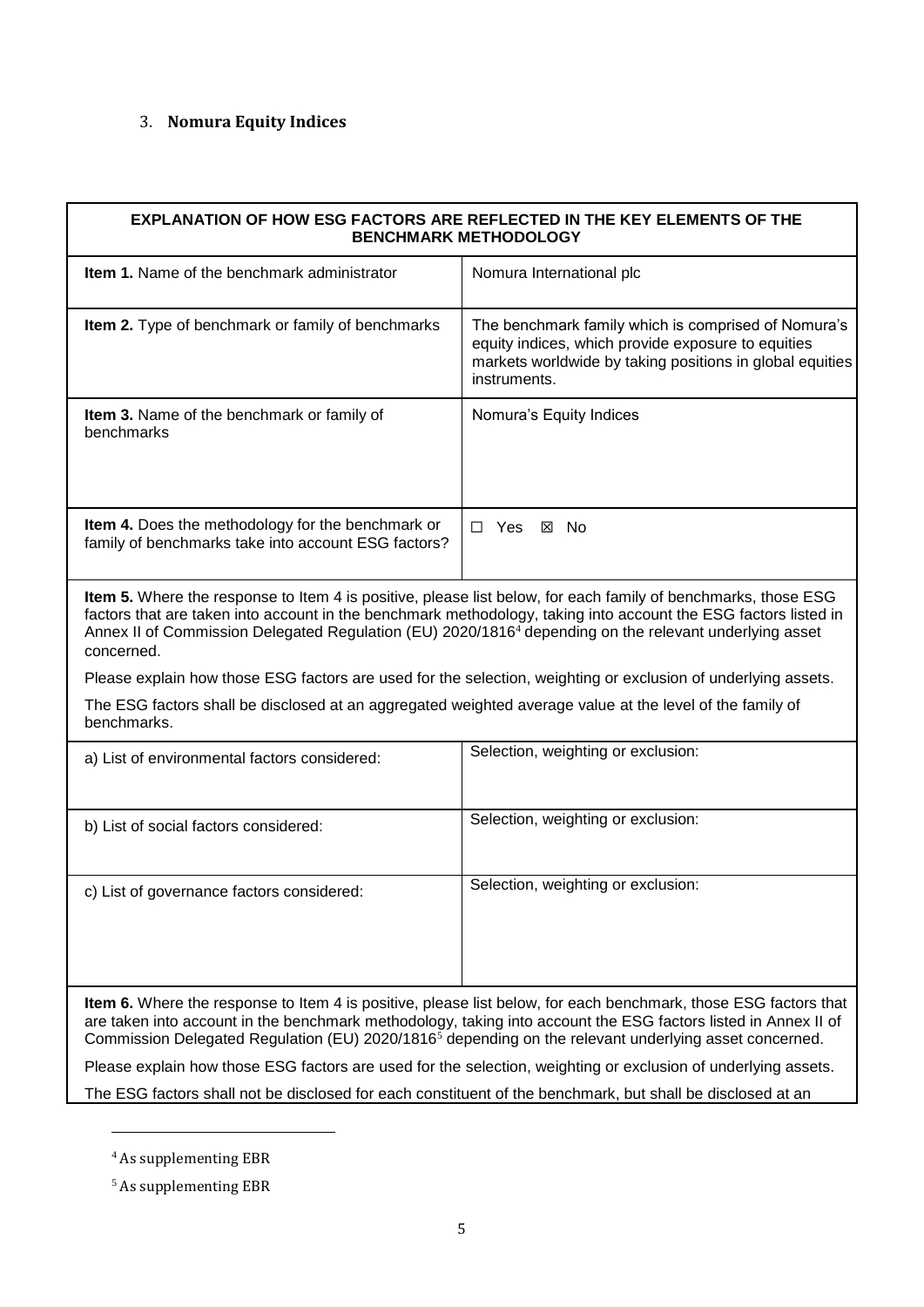aggregated weighted average value of the benchmark.

Alternatively, all of this information may be provided in the form of a hyperlink to a website of the benchmark administrator included in this explanation. The information on the website shall be easily available and accessible. Benchmark administrators shall ensure that information published on their website remains available for five years.

| a) List of environmental factors considered:                                  | Selection, weighting or exclusion: |
|-------------------------------------------------------------------------------|------------------------------------|
| b) List of social factors considered:                                         | Selection, weighting or exclusion: |
| c) List of governance factors considered:                                     | Selection, weighting or exclusion: |
| <b>Item 7.</b> Data and standards used                                        |                                    |
| a) Data input                                                                 |                                    |
| b) Verification of data and guaranteeing the quality of<br>those data.        |                                    |
| c). Reference standards                                                       |                                    |
| Date on which information has been last updated<br>and reason for the update: | January 2021                       |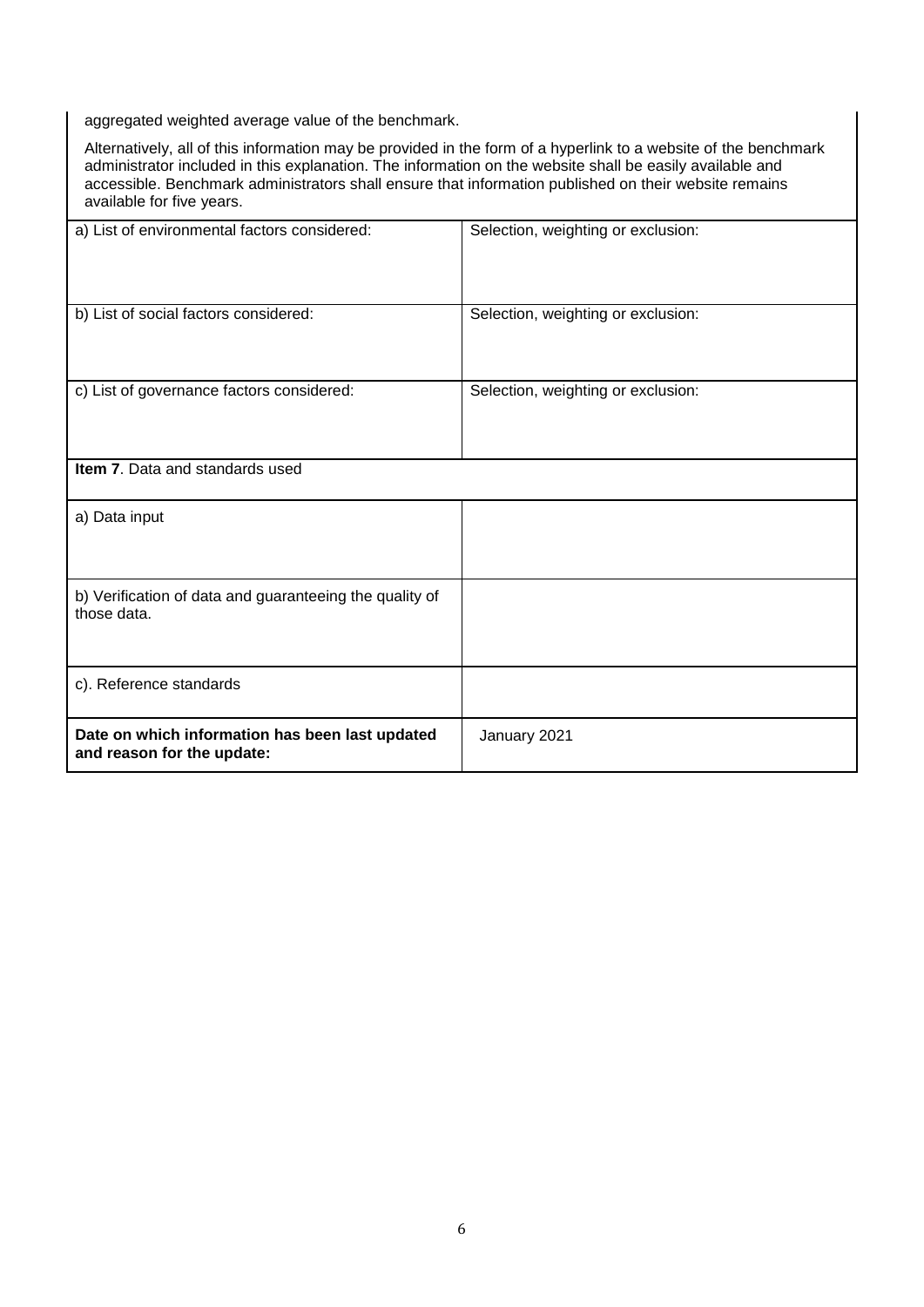### 4. **Nomura Credit Indices**

| EXPLANATION OF HOW ESG FACTORS ARE REFLECTED IN THE KEY ELEMENTS OF THE<br><b>BENCHMARK METHODOLOGY</b>                                                                                                                                                                                                                                                              |                                                                                                                                                                                                |  |
|----------------------------------------------------------------------------------------------------------------------------------------------------------------------------------------------------------------------------------------------------------------------------------------------------------------------------------------------------------------------|------------------------------------------------------------------------------------------------------------------------------------------------------------------------------------------------|--|
| <b>Item 1.</b> Name of the benchmark administrator                                                                                                                                                                                                                                                                                                                   | Nomura International plc                                                                                                                                                                       |  |
| <b>Item 2.</b> Type of benchmark or family of benchmarks                                                                                                                                                                                                                                                                                                             | For credit indices: The benchmark family which is<br>comprised of Nomura's credit indices, which provide<br>exposure to credit markets worldwide by taking<br>positions in credit instruments. |  |
| Item 3. Name of the benchmark or family of<br>benchmarks                                                                                                                                                                                                                                                                                                             | Nomura's Credit Indices                                                                                                                                                                        |  |
| Item 4. Does the methodology for the benchmark or<br>family of benchmarks take into account ESG factors?                                                                                                                                                                                                                                                             | $\Box$ Yes<br>⊠ No                                                                                                                                                                             |  |
| Item 5. Where the response to Item 4 is positive, please list below, for each family of benchmarks, those ESG<br>factors that are taken into account in the benchmark methodology, taking into account the ESG factors listed in<br>Annex II of Commission Delegated Regulation (EU) 2020/1816 <sup>6</sup> depending on the relevant underlying asset<br>concerned. |                                                                                                                                                                                                |  |
|                                                                                                                                                                                                                                                                                                                                                                      | Please explain how those ESG factors are used for the selection, weighting or exclusion of underlying assets.                                                                                  |  |
| The ESG factors shall be disclosed at an aggregated weighted average value at the level of the family of<br>benchmarks.                                                                                                                                                                                                                                              |                                                                                                                                                                                                |  |
| a) List of environmental factors considered:                                                                                                                                                                                                                                                                                                                         | Selection, weighting or exclusion:                                                                                                                                                             |  |
| b) List of social factors considered:                                                                                                                                                                                                                                                                                                                                | Selection, weighting or exclusion:                                                                                                                                                             |  |
| c) List of governance factors considered:                                                                                                                                                                                                                                                                                                                            | Selection, weighting or exclusion:                                                                                                                                                             |  |
| Item 6. Where the response to Item 4 is positive, please list below, for each benchmark, those ESG factors that<br>are taken into account in the benchmark methodology, taking into account the ESG factors listed in Annex II of<br>Commission Delegated Regulation (EU) 2020/1816 <sup>7</sup> depending on the relevant underlying asset concerned.               |                                                                                                                                                                                                |  |

<u>.</u>

 $^{\rm 6}$  As supplementing EBR

 $^7$  As supplementing EBR